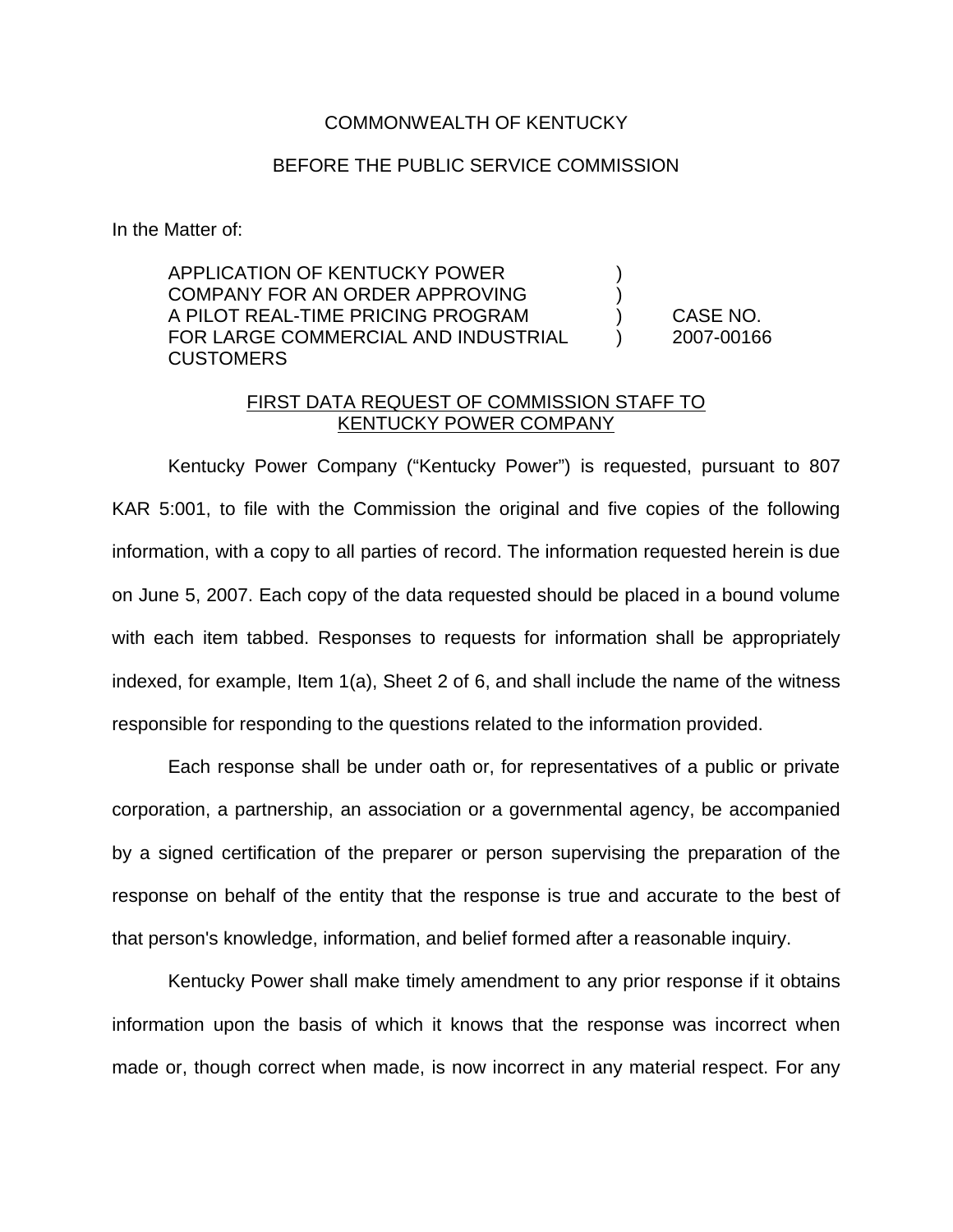request to which Kentucky Power fails to furnish all or part of the requested information, Kentucky Power shall provide a written explanation of the specific grounds for its failure to furnish.

Careful attention shall be given to copied material to ensure its legibility. When the requested information has been previously provided in this proceeding in the requested format, reference may be made to the specific location of that information in responding to this request.

1. Refer to page 3 of the April 20, 2007 testimony of Larry C. Foust which states that customers who participate in the real-time pricing ("RTP") program will designate the amount of load to be billed under the standard tariff and that the remaining load will be billed at real time rates.

a. How often will the designated amount (subject to the standard tariff) change?

b. Will the first usage each month be assumed to be the designated amount subject to the standard tariff?

c. Provide a sample actual usage for one month for a participating customer and the total amount that would be billed. Show the calculation of each part of the bill separately. Provide all information used to perform the calculations including the designated amount and all components of the sample prices obtained on a real-time basis.

2. Refer to page 3 of Mr. Foust's testimony where he states that customers qualifying under the QP and CIP TOD tariffs will be eligible to participate in the RTP.

-2- Case No. 2007-00166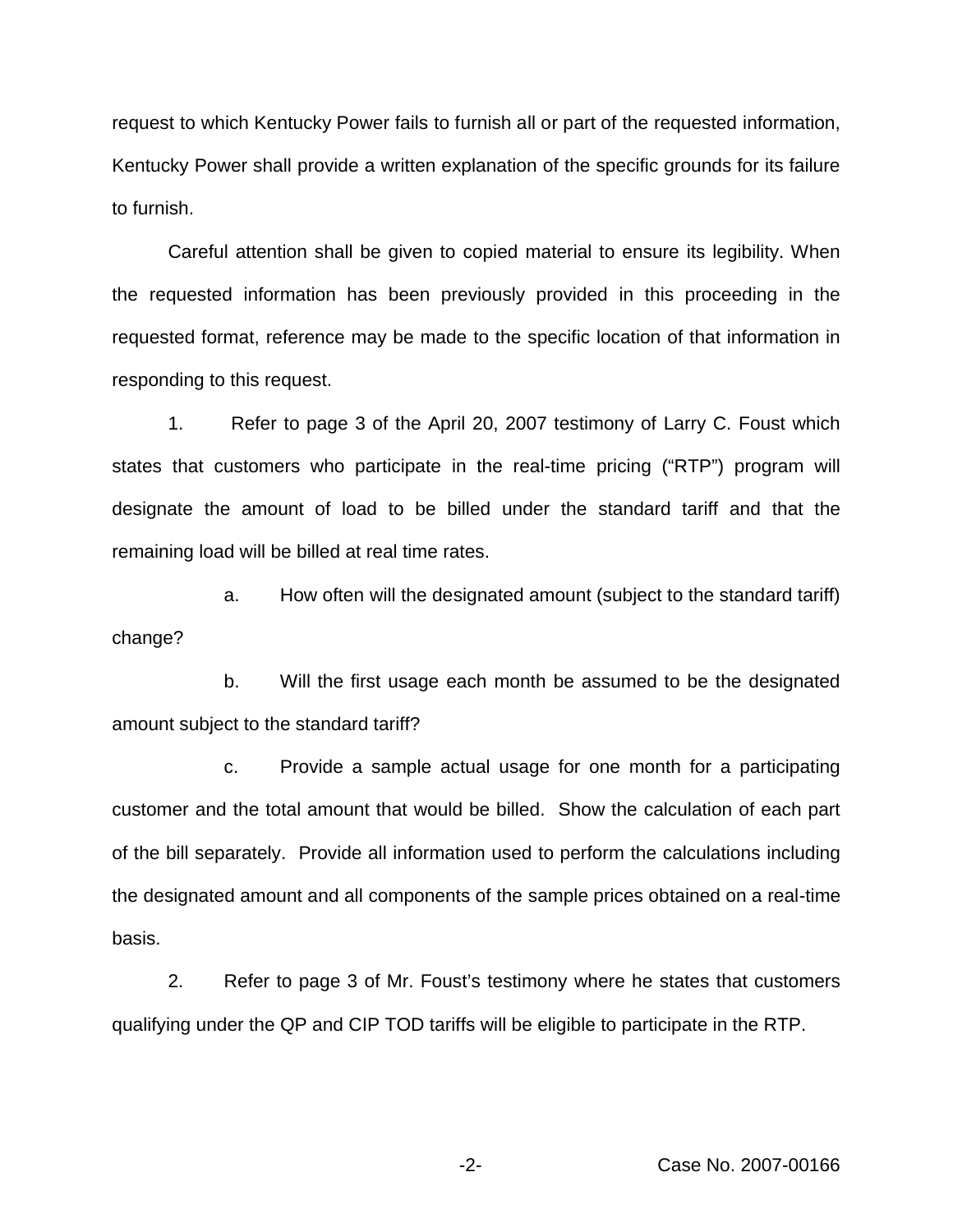a. How many customers qualify for the RTP pilot under the QP and CIP TOD tariffs?

b. Explain why Kentucky Power wishes to limit the number of participants in the pilot RTP program to ten.

c. If the total number of customers served under these two tariffs that may wish to participate in the RTP pilot exceeds the 10 customer limit that Kentucky Power proposes, how does Kentucky Power intend to choose the 10 customers that will be allowed to participate?

d. Explain how the real-time pricing program will be communicated and explained to those customers that are potentially eligible.

3. Why is Kentucky Power asking for 4 to 6 months to implement the RTP program? Provide a detailed discussion of the activities Kentucky Power will perform in the 4 months from the Commission's Order approving the tariff to implementation.

4. Refer to page 4 of Mr. Foust's testimony which states that "[c]ustomers must enroll by each May 15 to commence service beginning June 1 and must stay with the service for the entire planning year. . . ." Provide the amount of notice customers must give in order to discontinue participation in the program.

5. Provide the calculation for the proposed program charge of \$150 per month to contribute to incremental billing, administration and communication cost for the program.

6. Will upgrades to customer metering or other equipment be necessary in order to participate in the program? If so, provide a detailed listing of the costs and state who will pay these costs.

-3- Case No. 2007-00166